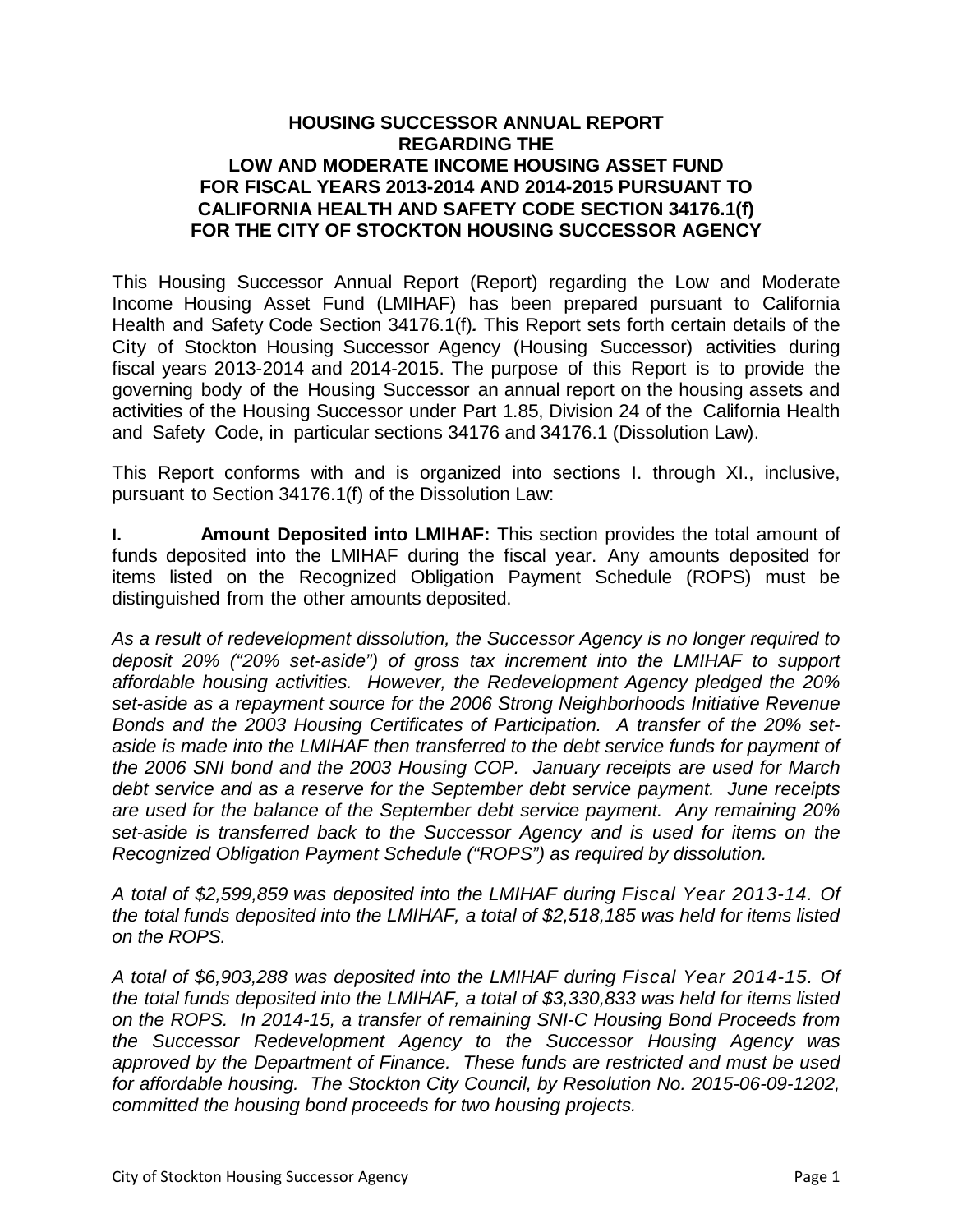**II. Ending Balance of LMIHAF:** This section provides a statement of the balance in the LMIHAF as of the close of the fiscal year. Any amounts deposited for items listed on the ROPS must be distinguished from the other amounts deposited.

*At the close of Fiscal Year 2013-14, the ending balance in the LMIHAF was \$3,130,806.89, of which \$69,425 was held for items listed on the ROPS.* 

*At the close of Fiscal Year 2014-15, the ending balance in the LMIHAF was \$5,986,471, of which \$69,425 was held for items listed on the ROPS.* 

**III. Description of Expenditures from LMIHAF:** This section provides a description of the expenditures made from the LMIHAF during the Fiscal Year. The expenditures are to be categorized.

*During Fiscal Year 2013-2014, a total of \$2,518,185 was transferred to the debt service funds for payments on the 2006 SNI, Series C Housing Bonds and the 2003 Housing COPs. There were no other expenditures from the LMIHAF.* 

*During Fiscal Year 2014-2015, a total of \$3,253,991 was transferred to the debt service funds for payments on the 2006 SNI, Series C Housing Bonds and the 2003 Housing COPs. Excess 20% set-aside totaling \$515,286 was transferred back to the Successor Agency for use on ROPS approved enforceable obligations as required by dissolution. A bankruptcy settlement for the 2003 Housing COPs was paid in the amount of \$278,347.* 

**IV. Statutory Value of Assets Owned by Housing Successor:** This section provides the statutory value of real property owned by the Housing Successor, the value of loans and grants receivables, and the sum of these two amounts.

Under the Dissolution Law and for purposes of this Report, the "statutory value of real property" means the value of properties formerly held by the former redevelopment agency as listed on the housing asset transfer schedule approved by the Department of Finance as listed in such schedule under Section 34176(a)(2), the value of the properties transferred to the Housing Successor pursuant to Section 34181(f), and the purchase price of property purchased by the Housing Successor. Further, the value of loans and grants receivable is included in the reported assets held in the LMIHAF.

*The following provides the statutory value of assets owned by the Housing Successor.* 

|                                                | Fiscal Year 2013-14 | Fiscal Year 2014-15 |
|------------------------------------------------|---------------------|---------------------|
| Statutory Value of Real Property               | \$295,000           | \$295,000           |
| Value of Loans and Grants Receivable, (P&I)    | \$55,088,850        | \$55,981,884        |
| <b>Total Value of Housing Successor Assets</b> | \$55,383,850        | \$56,276,884        |

**V. Description of Transfers:** This section describes transfers, if any, to another housing successor agency made in previous fiscal year(s), including whether the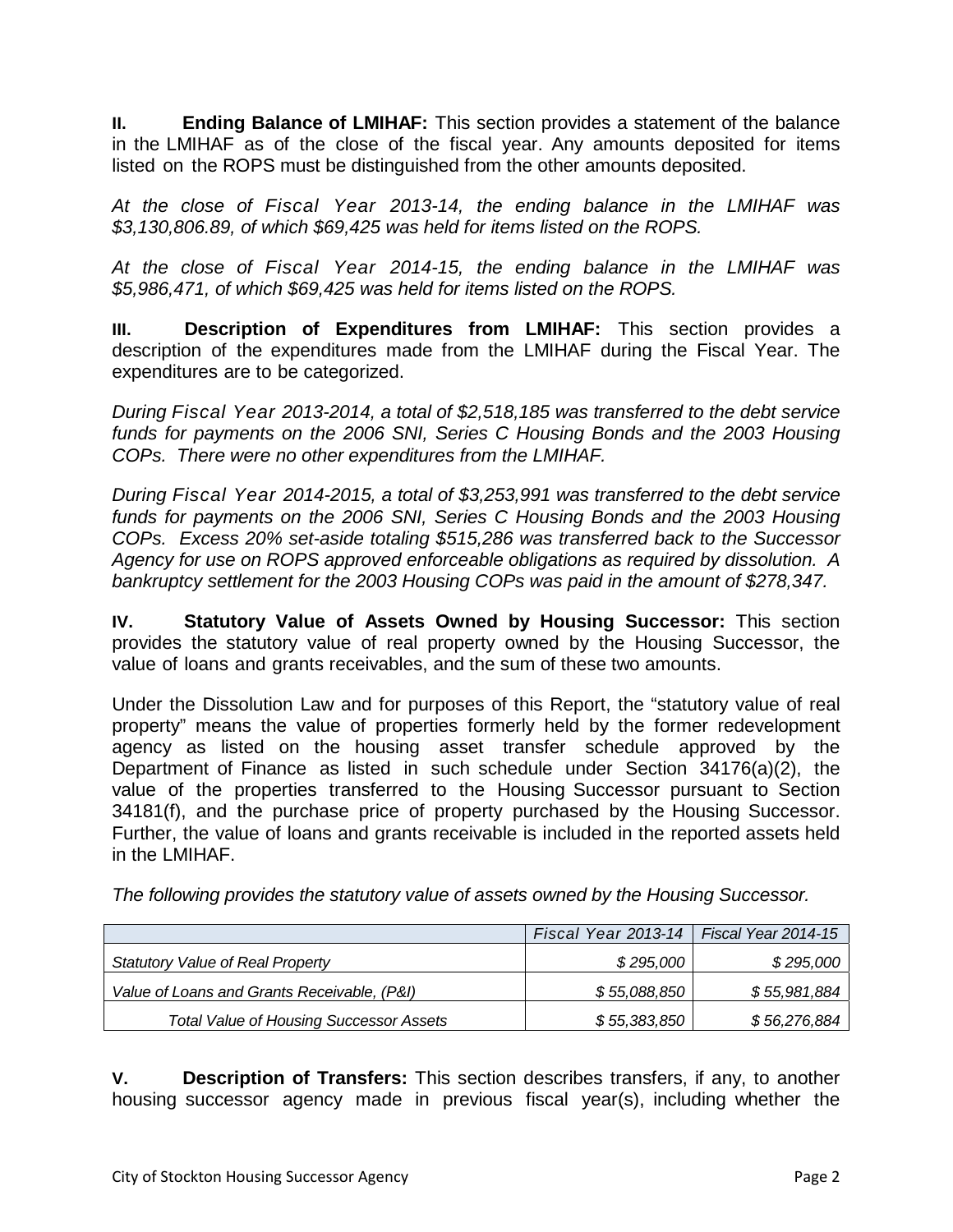funds are unencumbered and the status of projects, if any, for which the transferred LMIHAF will be used. The sole purpose of the transfers must be for the development of transit priority projects, permanent supportive housing, housing for agricultural employees or special needs housing.

*The Housing Successor did not make any LMIHAF transfers to other Housing Successor(s) under Section 34176.1(c) (2) during fiscal years 2013-14 or 2014-15.*

**VI. Project Descriptions:** This section describes any project for which the Housing Successor receives or holds property tax revenue pursuant to the ROPS and the status of that project.

*The Housing Successor does not receive or hold property tax revenue for housing projects pursuant to the ROPS.* 

**VII. Status of Compliance with Section 33334.16:** This section provides a status update on compliance with Section 33334.16 for interests in real property acquired by the former redevelopment agency prior to February 1, 2012.

With respect to interests in real property acquired by the former redevelopment agency *prior* to February 1, 2012, the time periods described in Section 33334.16 shall be deemed to have commenced on the date that the Department of Finance approved the property as a housing asset in the LMIHAF; thus, as to real property acquired by the former redevelopment agency now held by the Housing Successor in the LMIHAF, the Housing Successor must initiate activities consistent with the development of the real property for the purpose for which it was acquired within five years of the date the DOF approved such property as a housing asset.

*The following provides a status update on the real property or properties housing asset(s) that were acquired prior to February 1, 2012 and compliance with five-year period for initiating development activities:*

| <b>Address of Property</b>  | Date of<br>Acquisition* | Deadline to Initiate<br><b>Development Activity</b> | <b>Status of Housing Successor</b><br>Activity                         |
|-----------------------------|-------------------------|-----------------------------------------------------|------------------------------------------------------------------------|
| 530 East Lafayette Street   | 9/5/2012                | 9/5/2017                                            | We are accepting proposals from                                        |
| 534 East Lafayette Street   | 9/5/2012                | 9/5/2017                                            | developers, and plan to sell or<br>develop the properties prior to the |
| 311 South American Street   | 9/5/2012                | 9/5/2017                                            | deadline.                                                              |
| 411 South Stanislaus Street | 9/5/2012                | 9/5/2017                                            |                                                                        |
| 548 East Lafayette Street   | 9/5/2012                | 9/5/2017                                            |                                                                        |

*\*The State Department of Finance approved the Housing Assets Transfer Form on September 5, 2012.* 

**VIII. Description of Outstanding Obligations under Section 33413:** This section describes the outstanding inclusionary and replacement housing obligations, if any, under Section 33413 that remained outstanding prior to dissolution of the former redevelopment agency as of February 1, 2012 along with the Housing Successor's progress in meeting those prior obligations, if any, of the former redevelopment agency and how the Housing Successor's plans to meet unmet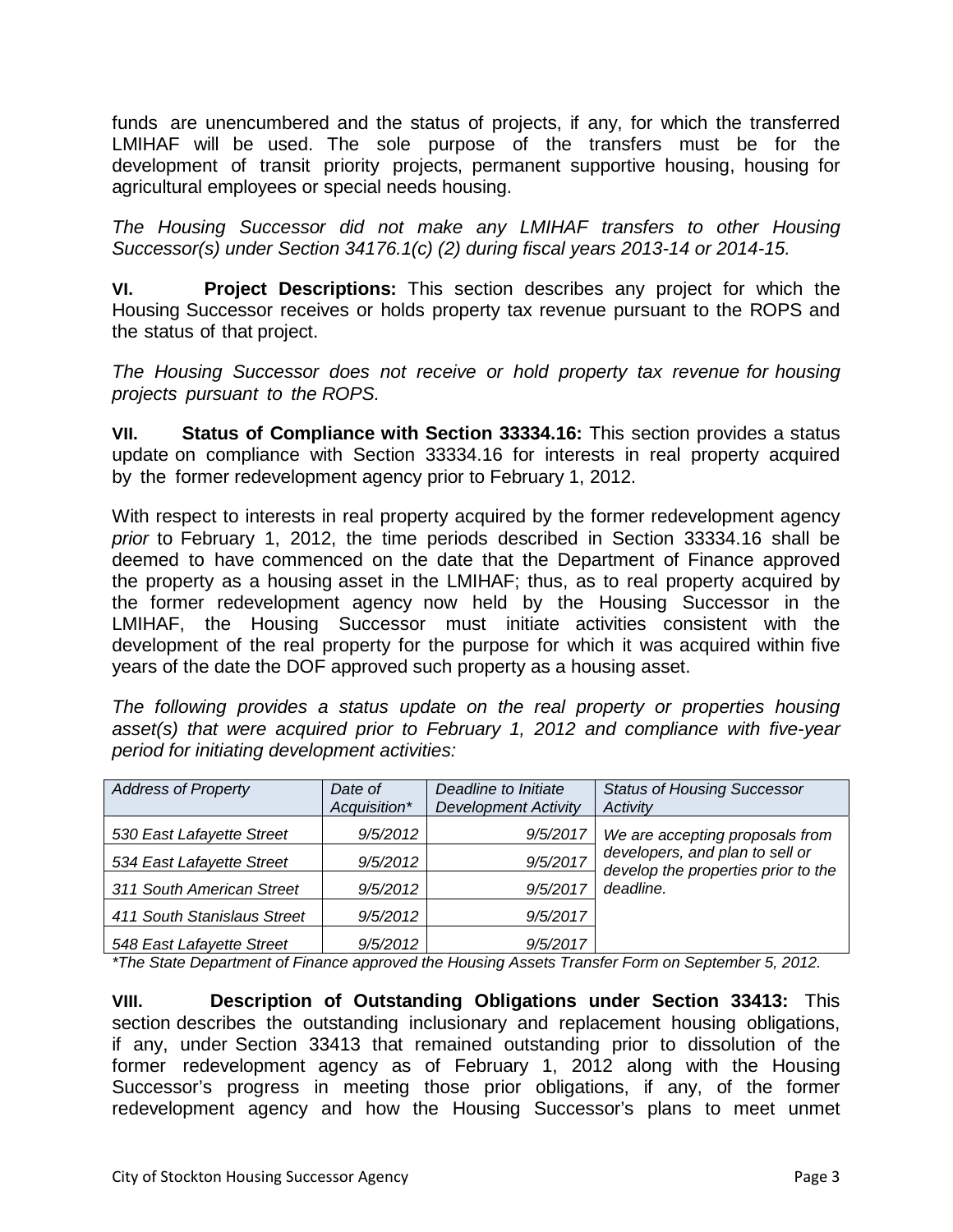obligations, if any.

*Replacement Housing: According to the 2010-2014 Redevelopment Agency Five*  Year Implementation Plan for the former redevelopment agency, no replacement *housing obligations were transferred to the Housing Successor. The former redevelopment agency's 2010-2014 Implementation Plan is posted on the City's website at http://www.stocktongov.com/government/departments/econDev/redev.html.* 

*There were no additional projects that incurred replacement obligations between the date the plan was written (December 2009) and the dissolution of the former redevelopment agency on February 1, 2012.* 

*Inclusionary/Production Housing: According to the Implementation Plan for the former redevelopment agency, no Section 33413(b) inclusionary/production housing obligations were transferred to the Housing Successor. The former redevelopment agency as of the end of fiscal year 2010-2011 had already exceeded its total affordable housing production obligation for the ten-year compliance period.* 

*There were additional project that incurred housing production obligations between the date the report was written (December 2009) and the dissolution of the redevelopment agency on February 1, 2012. The new obligation of 50 units was surpassed, as the former redevelopment agency and the City financially assisted housing developers to produce 333 affordable units during this same period. Since dissolution through fiscal year 2014-2015 an additional 175 affordable units were produced within the project areas.* 

**IX. Income Test:** This section provides the information required by Section 34176.1(a)(3)(B), or a description of expenditures by income restriction for a five year period, with the period beginning January 1, 2014 and whether the statutory thresholds have been met. However, reporting of the Income Test is not required until 2019.

*There is nothing to report at this time.*

**X. Senior Housing Test:** This section provides the percentage units of deedrestricted rental housing restricted to seniors and assisted individually or jointly by the Housing Successor, its former Redevelopment Agency, and its host jurisdiction within the previous ten years in relation to the aggregate number of units of deed-restricted rental housing assisted individually or jointly by the Housing Successor, its former Redevelopment Agency and its host jurisdiction within the same time period. For this Report the ten-year period reviewed is July 1, 2004 through July 1, 2014 and July 1, 2005 through July 1, 2015.

*The following provides the Housing Successor's Senior Housing Test- Reporting requirements for Implementation Plans pursuant to CRL Section 33490 (a)(2)(C)(iv):*